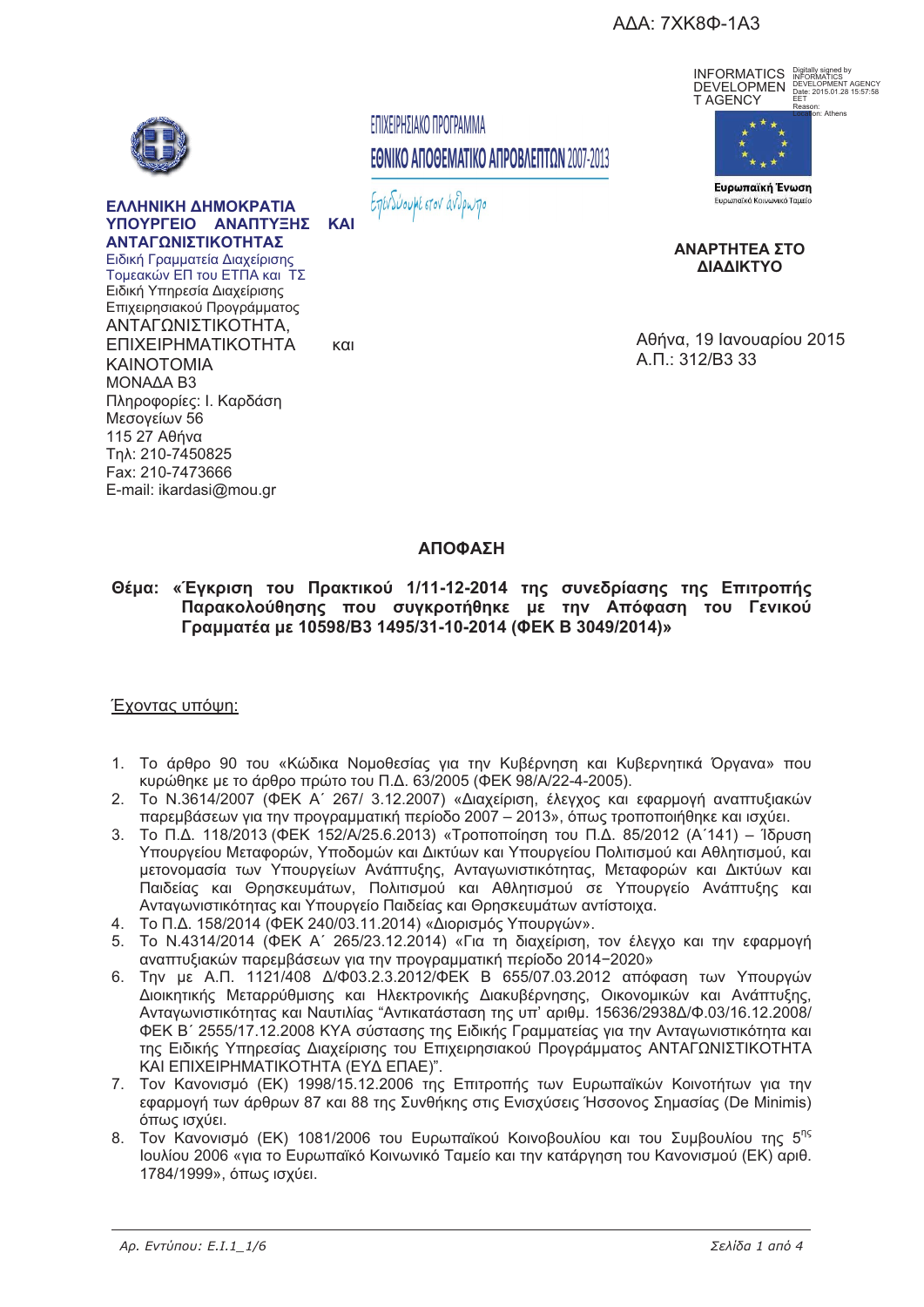- 9. Τον Κανονισμό ΕΚ 1083/2006 του Συμβουλίου της 11.7.2006 (ΕΕΕΕ L 210/31.7.2006) "περί καθορισμού γενικών διατάξεων για το Ευρωπαϊκό Ταμείο Περιφερειακής Ανάπτυξης, το Ευρωπαϊκό Κοινωνικό Ταμείο και το Ταμείο Συνοχής και την κατάργηση του ΕΚ 1260/1999", όπως ισχύει.
- 10. Τον Κανονισμό ΕΚ 1828/2006 της Επιτροπής της 8.12.2006 (ΕΕΕΕ L 317/27.12.2006) "για τη θέσπιση κανόνων σχετικά με την εφαρμογή του κανονισμού ΕΚ 1083/2006 του Συμβουλίου της 11.7.2006 περί καθορισμού γενικών διατάξεων για το Ευρωπαϊκό Ταμείο Περιφερειακής Ανάπτυξης, το Ευρωπαϊκό Κοινωνικό Ταμείο και το Ταμείο Συνοχής και του κανονισμού ΕΚ 1080/2006 του Ευρωπαϊκού Κοινοβουλίου και του Συμβουλίου για το Ευρωπαϊκό Ταμείο Περιφερειακής Ανάπτυξης, όπως ισχύει.
- 11. Την με αριθμό C(2008) 6479/03.11.2008 Απόφαση της Ευρωπαϊκής Επιτροπής για την έγκριση του Επιχειρησιακού Προγράμματος «Εθνικό Αποθεματικό Απροβλέπτων» (2007GR051RV001) όπως ισχύει κάθε φορά.
- 12. Τη με Α.Π. 14053/ΕΥΣ1749/27.03.08 Υπουργική Απόφαση Συστήματος Διαχείρισης, όπως ισχύει.
- 13. Το με Α.Π. 23105/ΓΔΑΑΠ4632/ΕΥΘΥ1/23.05.2008 Εγχειρίδιο Διαδικασιών Διαχείρισης και Ελέγχου Συγχρηματοδοτούμενων Πράξεων, όπως ισχύει.
- 14. Τον με Α.Π. 37135/ΓΔΑΠΠΠ 5537/08.08.2008 Οδηγό Συστήματος Διαχείρισης & Ελέγχου Συγχρηματοδοτούμενων Πράξεων, όπως ισχύει.
- 15. Την με Α.Π. 7682/1854Δ/Φ03/4.11.2010 (ΦΕΚ Β΄ 1826/22.11.2010) απόφαση του Υπουργού Οικονομίας, Ανταγωνιστικότητας και Ναυτιλίας "Μεταβίβαση στον Ειδικό Γραμματέα της Ειδικής Γραμματείας για την Ανταγωνιστικότητα, στον Προϊστάμενο της Ειδικής Υπηρεσίας Διαχείρισης (ΕΥΔ) του Επιχειρησιακού Προγράμματος ΑΝΤΑΓΩΝΙΣΤΙΚΟΤΗΤΑ και ΕΠΙΧΕΙΡΗΜΑΤΙΚΟΤΗΤΑ, στους Προϊσταμένους των Μονάδων της ΕΥΔ, του δικαιώματος υπογραφής «Με εντολή Υπουργού»".
- 16. Την με Α.Π. 11770/ΕΥΣ 2102/28.03.2013 (ΦΕΚ 696/Β/28.03.2013) Υπουργική Απόφαση σχετικά με την «Εκχώρηση αρμοδιοτήτων διαχείρισης για Πράξεις του Επιχειρησιακού Προγράμματος «Εθνικό Αποθεματικό Απροβλέπτων» στην Ειδική Υπηρεσία Διαχείρισης του Επιχειρησιακού Προγράμματος «Ανταγωνιστικότητα και Επιχειρηματικότητα», όπως ισχύει.
- 17. Την Απόφαση του Ειδικού Γραμματέα για την Ανταγωνιστικότητα για την ανάθεση του έργου: «Επιλογή Ενδιάμεσων Φορέων Διαχείρισης Κρατικών Ενισχύσεων του ΕΠΑΕ, σύμφωνα με το Άρθρο 4 του Ν. 3614/2007 και του ΠΔ 98/96» στον ΕΦΕΠΑΕ (Α.Π. 4226/ 1019Δ/14.4.2009).
- 18. Την σύμβαση μεταξύ ΕΥΔ ΕΠΑΕ και ΕΦΕΠΑΕ με Α.Π. 4226/1019Δ/14.04.2009, «Επιλογή Ενδιάμεσου Φορέα Διαχείρισης Κρατικών Ενισχύσεων του ΕΠΑΕ, σύμφωνα με το Άρθρο 4 του Ν. 3614/2007 και του ΠΔ 98/96».
- 19. Την με Α.Π. 1496/286<sup>A</sup>1/0020-A10/04.03.2013 (ΦΕΚ 604/Β/15.03.2013) Υπουργική Απόφαση σχετικά με την «Εκχώρηση αρμοδιοτήτων για κατηγορίες πράξεων του Επιχειρησιακού Προγράμματος ΕΘΝΙΚΟ ΑΠΟΘΕΜΑΤΙΚΟ ΑΠΡΟΒΛΕΠΤΩΝ (ΕΠΕΑΑ) του ΕΣΠΑ στον Ενδιάμεσο Φορέα Επιχειρησιακού Προγράμματος Ανταγωνιστικότητα και Επιχειρηματικότητα (ΕΦΕΠΑΕ).
- 20. Την από 21.11.2012 Απόφαση της 4<sup>ης</sup> Συνεδρίασης της Επιτροπής Παρακολούθησης του Ε.Π. ΕΘΝΙΚΟ ΑΠΟΘΕΜΑΤΙΚΟ ΑΠΡΟΒΛΕΠΤΩΝ (ΕΠΕΑΑ) για την έγκριση των κριτηρίων αξιολόγησης πράξεων του σχεδίου δράσης «Ολοκληρωμένη παρέμβαση για την στήριξη της Γυναικείας Απασχόλησης μέσω ενίσχυσης της Επιχειρηματικότητας»
- 21. Την με Α.Π. 316/49/Α2/18.01.2013 Απόφαση του Υπουργού Ανάπτυξης, Ανταγωνιστικό-τητας, Υποδομών, Μεταφορών & Δικτύων με θέμα: Πρόσκληση υποβολής αιτήσεων υπαγωγής επενδυτικών σχεδίων/ενισχύσεων στη Δράση «Ολοκληρωμένη παρέμβαση για την στήριξης της Γυναικείας Απασχόλησης μέσω ενίσχυσης της Επιχειρηματικότητας» και στα Παραρτήματα αυτού του Επιχειρησιακού Προγράμματος «Εθνικό Αποθεματικό Απροβλέπτων», όπως τροποποιήθηκε και ισχύει με την με Α.Π. 5521/3489/Α2/16.04.2014 όμοια απόφαση.
- 22. Την με Α.Π. 2019/456/Α2/26.03.2013 Απόφαση του Υπουργού Ανάπτυξης, Ανταγωνιστι-κότητας, Υποδομών, Μεταφορών & Δικτύων με θέμα: Συμπλήρωση διευκρινίσεων στον Οδηγό του Προγράμματος «Ολοκληρωμένη παρέμβαση για την στήριξης της Γυναικείας Απασχόλησης μέσω ενίσχυσης της Επιχειρηματικότητας» και στα Παραρτήματα αυτού του Επιχειρησιακού Προγράμματος «Εθνικό Αποθεματικό Απροβλέπτων» και παράταση προθεσμίας υποβολής προτάσεων.
- 23. Την με Α.Π. 5794/1403/Α2/23.08.2013 Απόφαση του Υπουργού Ανάπτυξης και Ανταγωνιστικότητας με θέμα: Ένταξη και έγκριση χρηματοδότησης των έργων στο Πρόγραμμα «Ολοκληρωμένη παρέμβαση για την στήριξη της Γυναικείας Απασχόλησης μέσω ενίσχυσης της Eπιχειρηματικότητας»
- 24. Την με Α.Π. 7338/1810/Α2/15.10.2013 Απόφαση του Υπουργού Ανάπτυξης και Ανταγωνιστικότητας με θέμα: Παράταση προθεσμίας υποβολής δικαιολογητικών μετά την ένταξη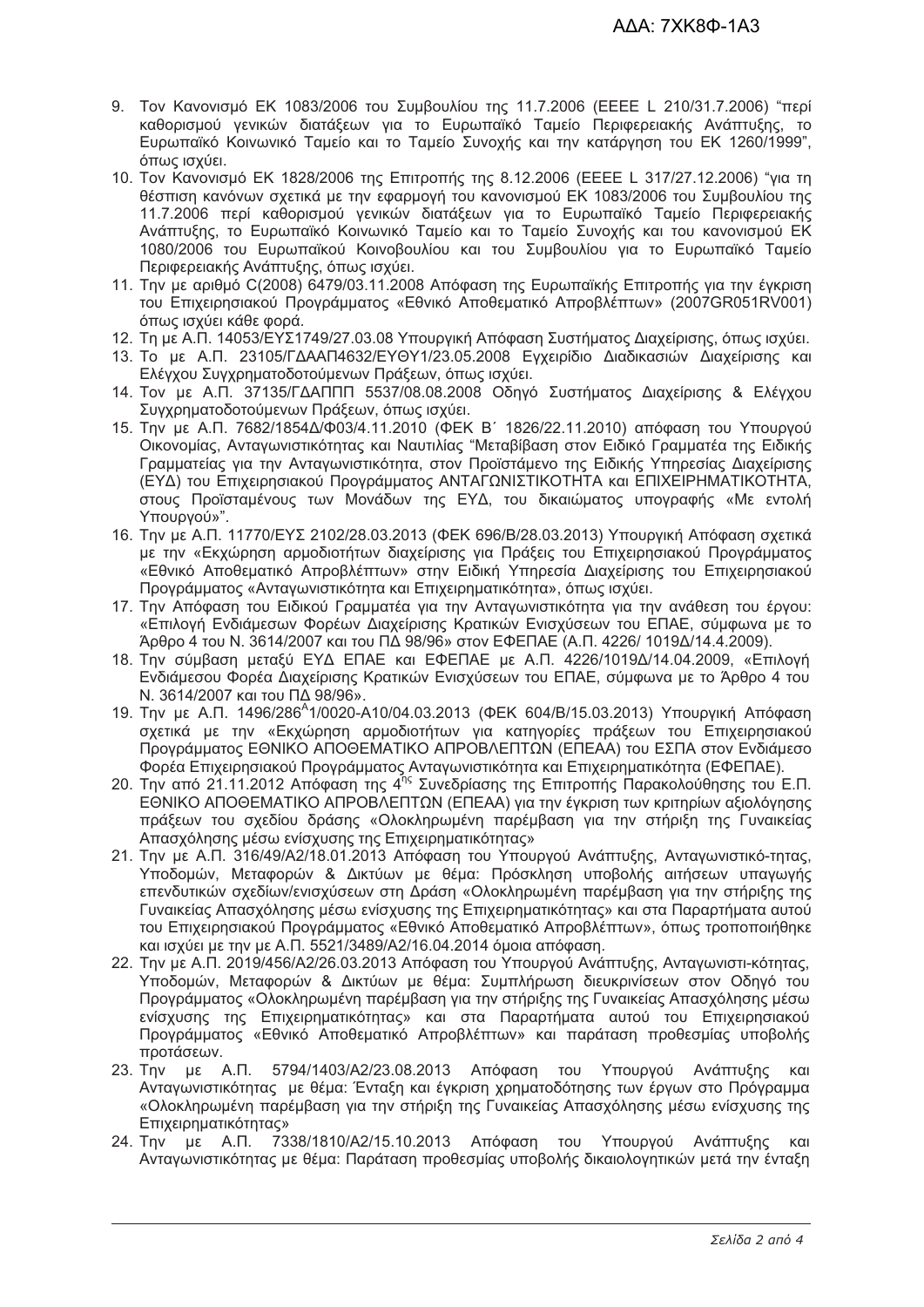των έργων του Προγράμματος «Ολοκληρωμένη παρέμβαση για την στήριξη της Γυναικείας Απασχόλησης μέσω ενίσχυσης της Επιχειρηματικότητας»

- 25. Την με Α.Π. 5521/3489/Α2/16-04-2014 Απόφαση του Υπουργού Ανάπτυξης και Ανταγωνιστικότητας με θέμα: Τροποποίηση του Οδηγού του Προγράμματος «Ολοκληρωμένη παρέμβαση για την στήριξη της Γυναικείας Απασχόλησης μέσω ενίσχυσης της Επιχειρηματικότητας» του ΕΠ Εθνικό Αποθεματικό Απροβλέπτων.
- 26. Την με Α.Π. 5971/3702/A2/05.05.2014 Απόφαση του Υπουργού Ανάπτυξης και Ανταγωνιστικότητας με θέμα: Αποδοχή και απόρριψη ενστάσεων – Ένταξη Έργων - Πρόγραμμα «Ολοκληρωμένη παρέμβαση για την στήριξη της Γυναικείας Απασχόλησης μέσω ενίσχυσης της Eπιχειρηματικότητας»
- 27. Την με Α.Π. 6991/4024/Α2/6.6.2014 Απόφαση του Υπουργού Ανάπτυξης και Ανταγωνιστικότητας θέμα: Ένταξη και έγκριση χρηματοδότησης των έργων στο Πρόγραμμα «Ολοκληρωμένη παρέμβαση για την στήριξη της Γυναικείας Απασχόλησης μέσω ενίσχυσης της Επιχειρηματικότητας» στο πλαίσιο του Επιχειρησιακού Προγράμματος «Εθνικό Αποθεματικό Απροβλέπτων» (ΕΠΕΑΑ) σε συνέχεια της απόφασης με Α.Π. 5971/3702/Α2/05.05.2014.
- 28. Την με Α.Π. 7377/4143/Α2/25.06.2014 Απόφαση του Υπουργού Ανάπτυξης και Ανταγωνιστικότητας με θέμα: Αποδοχή και απόρριψη ενστάσεων – Ένταξη Έργου – Πρόγραμμα «Ολοκληρωμένη παρέμβαση για την στήριξη της Γυναικείας Απασχόλησης μέσω ενίσχυσης της Eπιχειρηματικότητας»
- 29. Την με Α.Π. 7612/4247/Α2/30.06.2014 Απόφαση του Υπουργού Ανάπτυξης και Ανταγωνιστικότητας με θέμα: Αποδοχή και απόρριψη ενστάσεων – Ένταξη Έργου – Πρόγραμμα «Ολοκληρωμένη παρέμβαση για την στήριξη της Γυναικείας Απασχόλησης μέσω ενίσχυσης της Eπιχειρηματικότητας»
- 30. Την με Α.Π. 7401/4151/Α2/25.06.2014 Απόφαση του Υπουργού Ανάπτυξης και Ανταγωνιστικότητας με θέμα: Απένταξη ενταγμένων έργων από το Πρόγραμμα «Ολοκληρωμένη παρέμβαση για την στήριξη της Γυναικείας Απασχόλησης μέσω ενίσχυσης της Επιχειρηματικότητας» του Ε.Π. «Εθνικό Αποθεματικό Απροβλέπτων»
- 31. Την με Α.Π. 11811/5334/Α2/16.12.2014 Απόφαση του Υπουργού Ανάπτυξης και Ανταγωνιστικότητας με θέμα: Αποδοχή ενστάσεων στο πλαίσιο του Προγράμματος «Ολοκληρωμένη παρέμβαση για την στήριξη της Γυναικείας Απασχόλησης μέσω ενίσχυσης της Επιχειρηματικότητας» του Ε.Π. «Εθνικό Αποθεματικό Απροβλέπτων» - Ανάκληση της με Α.Π. 7401/4151/Α2/25.06.2014 Απόφασης του Υπουργού Ανάπτυξης και Ανταγωνιστικότητας
- 32. Την με Α.Π. 13152/1870/26.3.2010 (ΦΕΚ ΥΟΔΔ 113/29.3.2010) Απόφαση του Πρωθυπουργού και της Υπουργού Οικονομίας, Ανταγωνιστικότητας και Ναυτιλίας με θέμα: Διορισμός μετακλητού Ειδικού Γραμματέα της Ειδικής Γραμματείας για την Ανταγωνιστικότητα του Υπουργείου Οικονομίας, Ανταγωνιστικότητας και Ναυτιλίας.
- 33. Την υπ' αριθμ. 51956/20.10.2014 (ΥΟΔΔ 651) απόφαση του Πρωθυπουργού και του Υπουργού Ανάπτυξης και Ανταγωνιστικότητας για διορισμό του Σπ. Ευσταθόπουλου στη θέση του Γενικού Γραμματέα Δημοσίων Επενδύσεων – ΕΣΠΑ.
- 34. Την με υπ. αρ. 10598/B3 1495/ 31-10-2014 Απόφαση του Ειδικού Γραμματέα Δημοσίων Επενδύσεων - ΕΣΠΑ (ΦΕΚ Β 3049/2014), με θέμα «Σύσταση και συγκρότηση της Επιτροπής Παρακολούθησης των ενταγμένων έργων στο Πρόγραμμα "Ολοκληρωμένη παρέμβαση για τη στήριξη της Γυναικείας Απασχόλησης μέσω ενίσχυσης της Επιχειρηματικότητας", του Επιχειρησιακού Προγράμματος "Εθνικό Αποθεματικό Απροβλέπτων"».
- 35. Tıç µɛ A.Π. 10487/07-07-2014 (A.Π. EY∆/EΠAE: 9357/B3 1254/15-9-2014 & 9837/B3 1380/08-10-2014), 9447/15-07-2014, 10162/19-08-2014 (A.N. EY∆/ENAE: 9008/B3 1231/15-09-2014), 10568/19-09-2014 (Α.Π. ΕΥΔ/ΕΠΑΕ: 9842/B3 1382/08-10-2014), 10866/20-10-2014 (Α.Π. EYΔ/EΠΑΕ: 10541/B3 1645/08-12-2014), 11103/21-11-2014 (Α.Π. ΕΥΔ/ΕΠΑΕ: 11159/B3 1565/05-12-2014), 11214/02-12-2014 (A.N. EY∆/ENAE: 11495/B3 1644/08-12-2014), 11295/10-12-2014 (Α.Π. ΕΥΔ/ΕΠΑΕ: 11661/Β3 1662/10-12-2014), επιστολές του ΕΦΕΠΑΕ με τις οποίες υποβλήθηκαν οι πίνακες με τις εισηγήσεις του ΕΦΕΠΑΕ και τα αντίστοιχα δικαιολογητικά.
- 36. Το Πρακτικό 1/11-12-2014 της συνεδρίασης της Επιτροπής Παρακολούθησης που συγκροτήθηκε με την Απόφαση του Γενικού Γραμματέα με Α.Π. 10598/B3 1495/ 31-10-2014 (ΦΕΚ Β 3049/2014) για την παρακολούθηση των ενταγμένων έργων στο Πρόγραμμα «Ολοκληρωμένη παρέμβαση για τη στήριξη της Γυναικείας Απασχόλησης μέσω ενίσχυσης της Επιχειρηματικότητας» του Επιχειρησιακού Προγράμματος «Εθνικό Αποθεματικό Απροβλέπτων» στο οποίο καταγράφεται η απόφαση της Επιτροπής Παρακολούθησης επί των εισηγήσεων του ΕΦΕΠΑΕ.